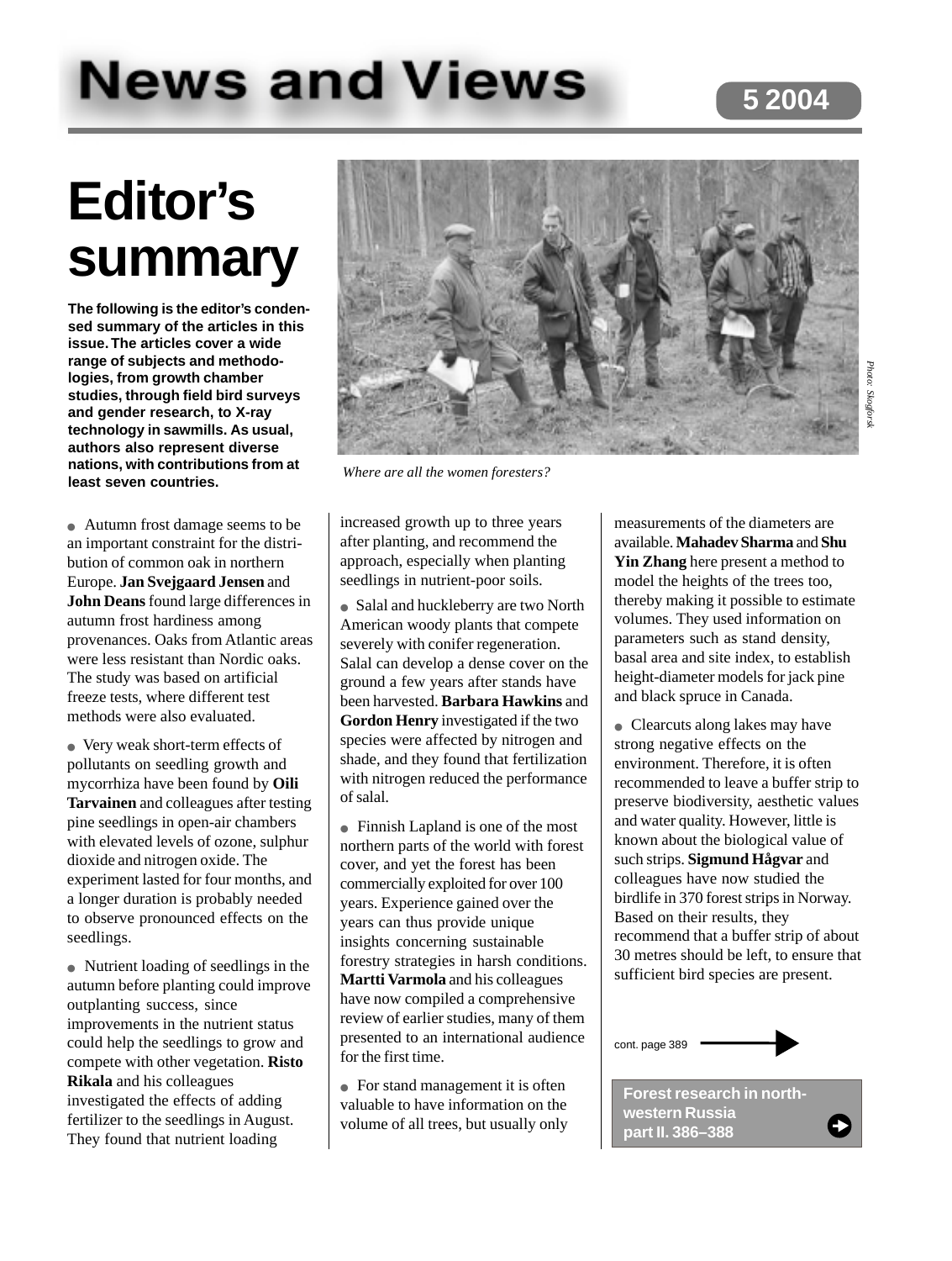## Forest research in nortwestern Russia part II

**In the previous issue (no. 4, 2004), News and Views began a description of forest research in northwestern Russia, with a regional overview followed by a presentation of activities in the Arkhangelsk area. This issue continues, by outlining research in St Petersburg, Petrozavodsk and Syktyvkar.**



## **St Petersburg Forestry Research Institute**

St Petersburg Forestry Research Institute was established in 1929 as the State Forestry Research Institute, and it was the primary research institute in the Soviet Union for a long period.

The institute has changed its name and role over the course of time. The 1990s saw harsh cutbacks in its funding, and the volume of research and development was slashed, followed by a three-fold reduction in staff numbers and the loss of a network of experimental forestry stations. Despite these difficulties, the institute has managed to maintain a

leading position at an all-Russian level in a number of fields, including: ● fire control, e.g. fire prevention, detection, fire extinguishing, development of machines and tools for fire control, ecological effects of fire.

• accelerated growth of industrial coniferous plantations, including establishment techniques, use of improved seeds, soil improvement and growth models.

• chemical treatment in the forest, especially the use of herbicides.

The institute currently has about 130 employees, 10 of whom are professors and 32 have a PhD.

#### **Publications**

*Proceedings of St Petersburg FRI* is published annually. In addition, 4–6 monographs are published in Russian, with English summaries.

The last publication in English was "Statistical data on forest fund of Russia and changing productivity in the second half of 20<sup>th</sup> century" by V.A. Alexeyev, M.V. Markov and R.A. Birdsey, St. Petersburg FRI, 2004. 272 p.

#### **International cooperation**

The institute participates in several formally agreed international projects, with organizations such as the Finnish Forest Research Institute, the Dutch Agricultural University and Research Centre, Wageningen, the Lithuanian Forest Research Institute, the University of Helsinki (Finland) and the Swedish University of Agricultural Sciences.

*Source: Dr Anton Doroshin www.spbniilh.ru*

*The picture shows the classically-inspired Winter Palace (built 1754-64)*

**Read more** about forest research in the North in previous issues of News & Views:

- $\bullet$  Iceland No. 2, 2003
- Finland No. 3, 2003
- Norway No. 4, 2003
- Sweden No. 5, 2003
- Denmark No. 6, 2003
- Estonia No. 1, 2004
- Latvia and Lithuania No. 3, 2004
- NW Russia I No. 4, 2004

**www.nordicforestresearch.org**

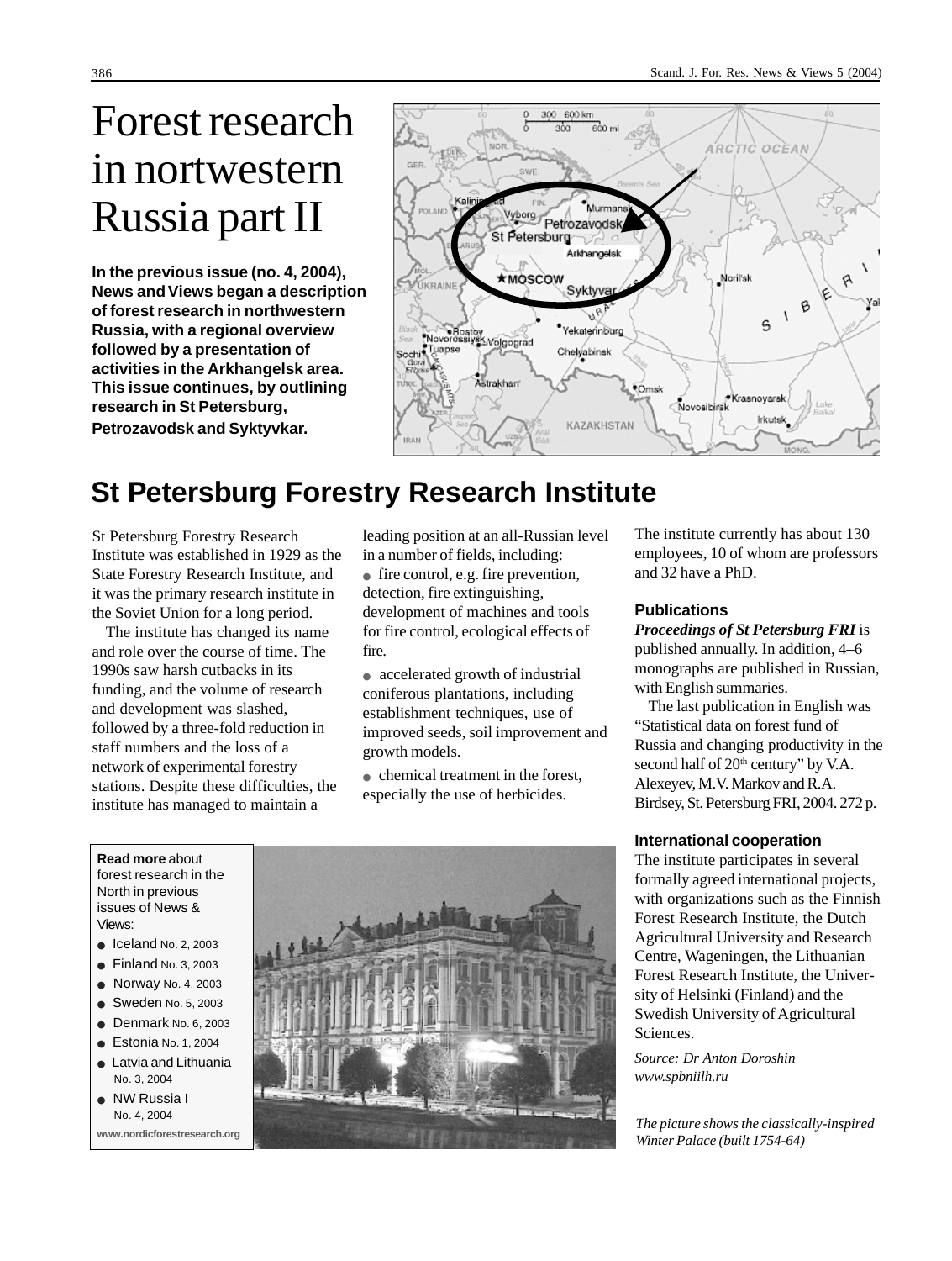### **St Petersburg State Forest Technical Academy**

St Petersburg State Forest Technical Academy is the oldest and largest forest educational institution in the world, funded from 1803 by Tsar Alexander I.

"The Academy is widely recognised, even in the most remote regions of Russia, to be staffed by highly-trained experts and excellent teachers, incorporating 200 years of pure forest science and practical forestry", says Professor V. I. Onegin, Rector of the academy.

Its name has changed several times during its history, but its main purpose has remained the same: educating forest specialists.

Professionals are trained in the fields of forest ecology, forestry, wood processing, forest chemistry, and pulp/ paper processing. In addition, the academy conducts basic and applied research.

The research is carried out by professors and scientists, among whom 84 are doctors of science and 350 are doctoral candidates.

For many years the Academy has fruitfully cooperated with leading universities

and scientific organisations in Finland, USA, Germany, France, Sweden, China and other countries.

*Source: Olga Shaitarova & Evgeny Kuznetsov. www.ftacademy.sp.ru*



### **Karelia – the Petrozavodsk State University**

The Forest Engineering Faculty of Petrozavodsk State University is the only university department in the republic to offer professional forestry courses towards the degrees of Engineering Diploma (MSc), Science Candidate (PhD) and Doctor of Science (DSc). Currently, 230 students are in their first year.

The faculty conducts research in a large range of forestry topics. Several projects are being pursued in cooperation with foreign organizations, such as Joensuu University and Helsinki University in Finland, and the Swedish University of Agricultural Sciences. The institute would welcome further cooperation, especially in the field of forest engineering.

#### **Some examples of ongoing research projects:**

#### **Planning and manufacturing forest machines**

The goal of this project, which is being run in cooperation with the University of Joensuu, is to develop digital models, and related software, of their performance to ensure the effectiveness of forest machines at the

planning stage and their presentation as algorithms and programs. In addition, failures during use are investigated. The researcher with overall responsibility in this field is Professor A. Pitukhin.

#### **Species diversity and game numbers in the taiga**

This project is concerned with characterization of the species diversity of the undisturbed taiga in Karelia, and compares the number of game species in the taiga of Karelia and Finland. The project is led by Yu Kurhinen in cooperation with counterparts at the Game and Fisheries Research Institute in Finland.

#### **Development of forests under natural conditions**

The species composition, resistance and structure of primeval forests, as well as their regenerative processes, are being studied here. The project is led by V. Sakovets at the Forest Research Institute, the other of the two research bodies in Karelia. The project involves cooperation with the Finnish Forest Research Institute.

*Source: www.karelia.ru/psu*

#### **About Karelia**

The republic of Karelia is a vast and sparsely populated region in the north-west of Russia. Its total land area is 18 million hectares, 51 % of which is covered with forest.

 A large proportion of the land is covered by water bodies, such as the great lakes of Ladoga and Onega.

The population is about 760,000, 40% of whom live in the capital Petrozavodsk.

The average population density is only four inhabitants per km².

The forest industry is the most important economic sector, accounting for 44% of the total industrial production (by value) in the republic.

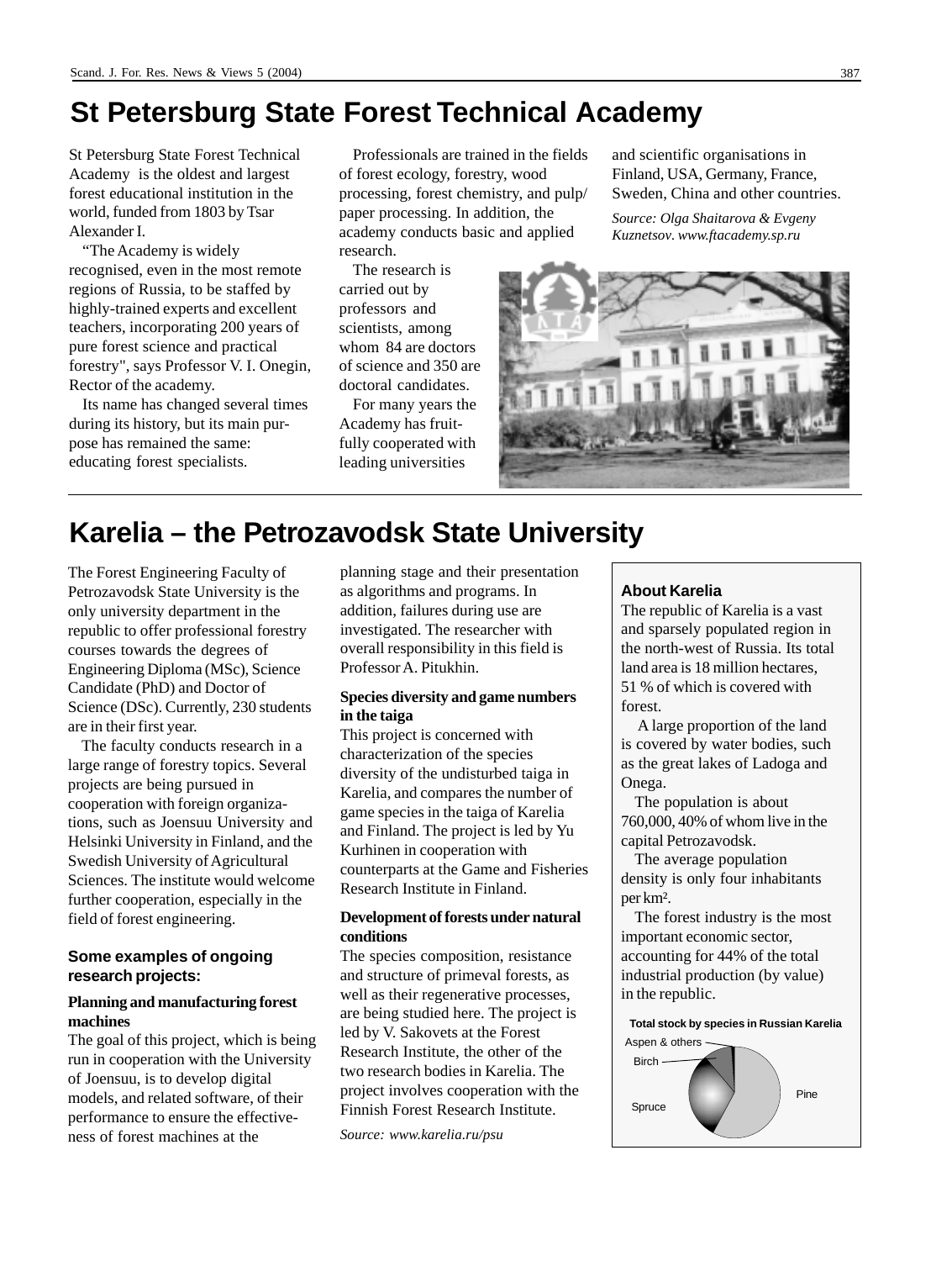## **Komi Science Centre**

The most easterly part of European Russia – the Komi Republic – is the home of the Institute of Biology, Komi Science Centre of the Russian Academy of Sciences. Its office is in Syktyvkar, capital of the Komi Republic.

The institute was founded in 1962 and currently has a staff of about 340 employees. The institute has several departments and laboratories, covering the fields of botany, soil science and animal ecology. The forest research is carried out by the Forest Biological Problems of the North Department, which has 24 employees. The main research areas are:

- forest ecology
- tree breeding and forest genetics
- forest health
- tree physiology



The Institute of Biology participates in several international projects together with bodies in the Netherlands (RIZA), Switzerland (WSL/FNP), Finland (Metla), Sweden (SLU and Skogforsk) and several Norwegian universities and institutes.

*Larch seedlings aimed for establishing a progeny trial in cooperation with Scandinavia. Photo: Jaap Buitink.*

*Source: Aleksey Fedorkov, e-mail: fedorkov@ib.komisc.ru*

## PROCES – the centre of a network

The European Forest Institute (EFI) has a regional project centre in Russia, with the acronym PROCES.

This forest research and training centre was established in 1999 and is located within the St Petersburg State Forest Technical Academy, but its work is carried out under the scientific umbrella of EFI.

PROCES' main tasks are to: • conduct research in the field of sustainable forest management

● create a scientific network for universities, research institutes and other organizations linked to the forest sector.

#### **Research at the centre:**

Initially, a project was set up to analyse and model the development of the forest resources in European Russia. Two main sub-projects are running at present:

● Forest resource scenario modelling for the European part of Russia. The project leader is A. Lioubimov at SPb SFTA.

● Economic evaluation and implementation strategies for forestry scenarios relevant to the European part of the Russian Federation. The project leader is Professor Anatolij Petrov of the All-Russia Research Institute for Silviculture and Forestry Mechanisation.

#### **Other projects:**

● Planning and management systems for the St Petersburg Forest Greenbelt, led by Cecil Konijnendijk at the Danish Forest and Landscape Research Institute, Denmark.

• Risk assessment in forest scenario modelling, led by Andrey Selikhovkin at SPb SFTA.

Since networking is one of the main intended functions for PROCES, many partners within and outside Russia are linked to the centre. The highest priority partners are located in the European part of Russia, Ukraine and Byelorussia, but the centre also has partners in Finland, Germany, Sweden, Norway and the Baltic countries.

*www.efi.fi/rpc/proces*

#### **Call for cooperation**

The EFI Regional project centre in St Petersburg is interested in cooperating with research and educational institutes, commercial companies, other organizations and individual persons in activities related to various scientific and educational projects, publications, seminars, workshops and conferences. Interested? Send an email to: proces.fta@home.ru